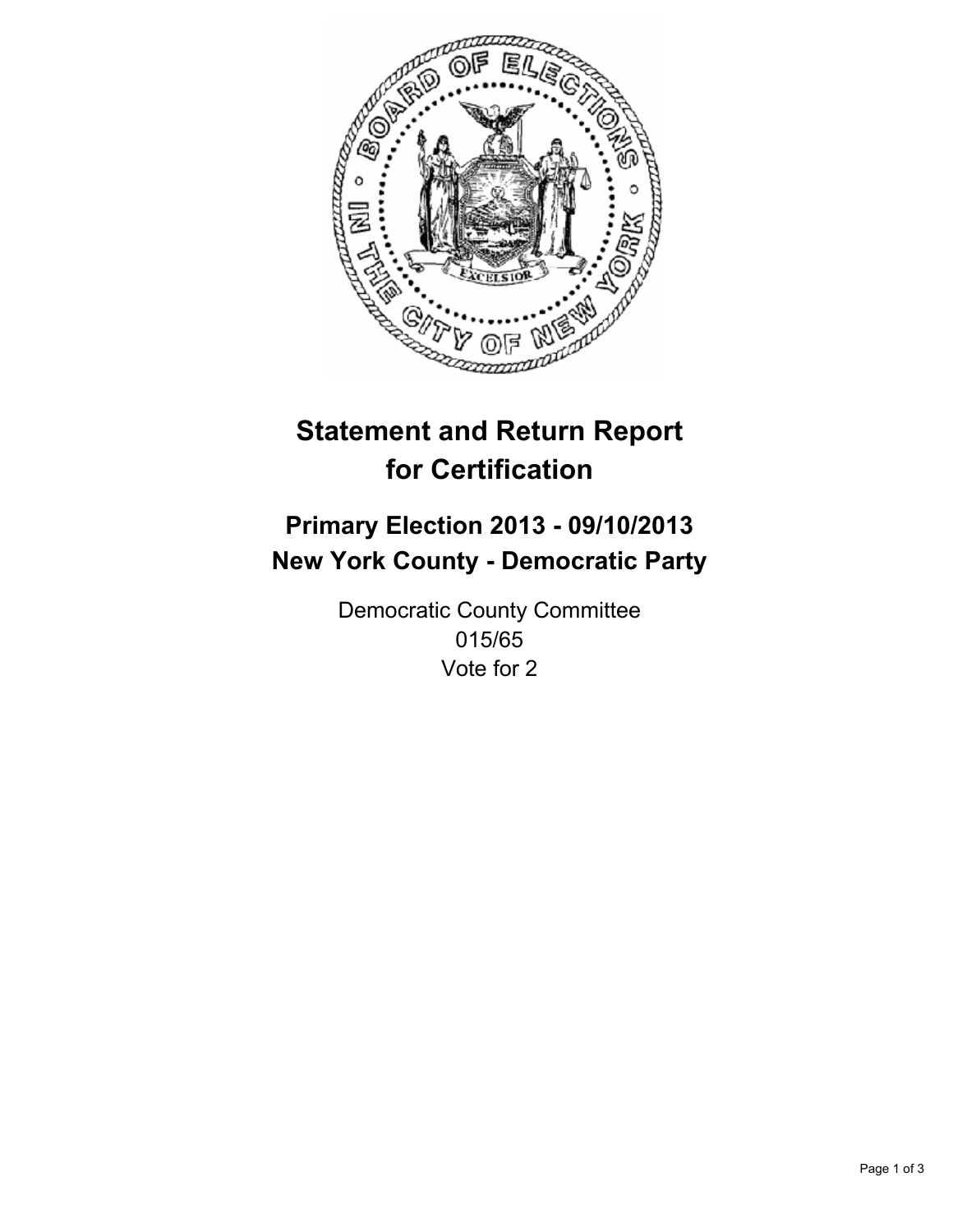

### **Assembly District 65**

| <b>EMERGENCY</b>     | 0  |
|----------------------|----|
| ABSENTEE/MILITARY    | 4  |
| <b>FEDERAL</b>       | 0  |
| SPECIAL PRESIDENTIAL | 0  |
| AFFIDAVIT            |    |
| NANCY CHAMBERS       | 32 |
| RACHEL G. PETERSEN   | 29 |
| NINFA SEGARRA        | 24 |
| <b>Total Votes</b>   | 85 |